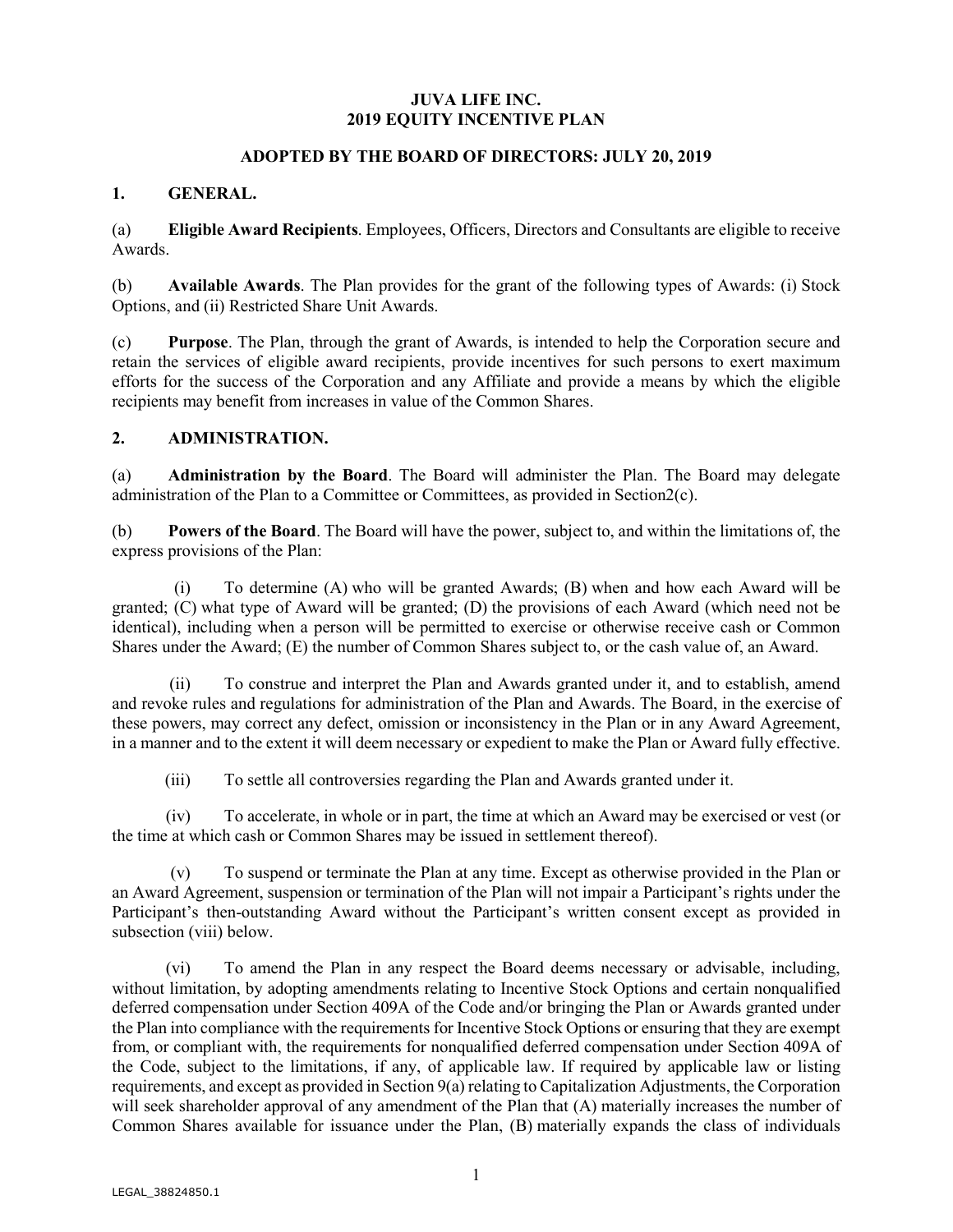eligible to receive Awards under the Plan, (C) materially increases the benefits accruing to Participants under the Plan, (D) materially reduces the price at which Common Shares may be issued or purchased under the Plan, (E) materially extends the term of the Plan, or (F) materially expands the types of Awards available for issuance under the Plan. Except as otherwise provided in the Plan or an Award Agreement, no amendment of the Plan will materially impair a Participant's rights under an outstanding Award without the Participant's written consent.

(vii) To submit any amendment to the Plan for shareholder approval, including, but not limited to, amendments to the Plan intended to satisfy the requirements of (A) Section 422 of the Code regarding Incentive Stock Options.

(viii) To approve forms of Award Agreements for use under the Plan and to amend the terms of any one or more Awards, including, but not limited to, amendments to provide terms more favorable to the Participant than previously provided in the Award Agreement, subject to any specified limits in the Plan that are not subject to Board discretion; *provided however,* that a Participant's rights under any Award will not be impaired by any such amendment unless (A) the Corporation requests the consent of the affected Participant, and (B) such Participant consents in writing. Notwithstanding the foregoing, (1) a Participant's rights will not be deemed to have been impaired by any such amendment if the Board, in its sole discretion, determines that the amendment, taken as a whole, does not materially impair the Participant's rights, and (2) subject to the limitations of applicable law, if any, the Board may amend the terms of any one or more Awards without the affected Participant's consent (A) to maintain the qualified status of the Award as an Incentive Stock Option under Section 422 of the Code; (B) to change the terms of an Incentive Stock Option, if such change results in impairment of the Award solely because it impairs the qualified status of the Award as an Incentive Stock Option under Section 422 of the Code; (C) to clarify the manner of exemption from, or to bring the Award into compliance with, Section 409A of the Code; or (D) to comply with other applicable laws or listing requirements.

(ix) Generally, to exercise such powers and to perform such acts as the Board deems necessary or expedient to promote the best interests of the Corporation and that are not in conflict with the provisions of the Plan or Awards.

(x) To adopt such procedures and sub-plans as are necessary or appropriate to permit participation in the Plan by Employees, Officers, Directors or Consultants who are foreign nationals or employed outside the United States (provided that Board approval will not be necessary for immaterial modifications to the Plan or any Award Agreement that are required for compliance with the laws of the relevant foreign jurisdiction).

(xi) To effect, with the consent of any adversely affected Participant, (A) the reduction of the exercise, purchase or strike price of any outstanding Award; (B) the cancellation of any outstanding Award and the grant in substitution therefor of a new (1) Option, (2) Restricted Share Unit Award, and/or (3) Other Award, determined by the Board, in its sole discretion, with any such substituted award (x) covering the same or a different number of Common Shares as the cancelled Award and (y) granted under the Plan or another equity or compensatory plan of the Corporation; or (C) any other action that is treated as a repricing under generally accepted accounting principles.

## (c) **Delegation to Committee**.

(i) **General**. The Board may delegate some or all of the administration of the Plan to a Committee or Committees. If administration of the Plan is delegated to a Committee, the Committee will have, in connection with the administration of the Plan, the powers theretofore possessed by the Board that have been delegated to the Committee, including the power to delegate to a subcommittee of the Committee any of the administrative powers the Committee is authorized to exercise (and references in this Plan to the Board will thereafter be to the Committee or subcommittee, as applicable). Any delegation of administrative powers will be reflected in resolutions, not inconsistent with the provisions of the Plan, adopted from time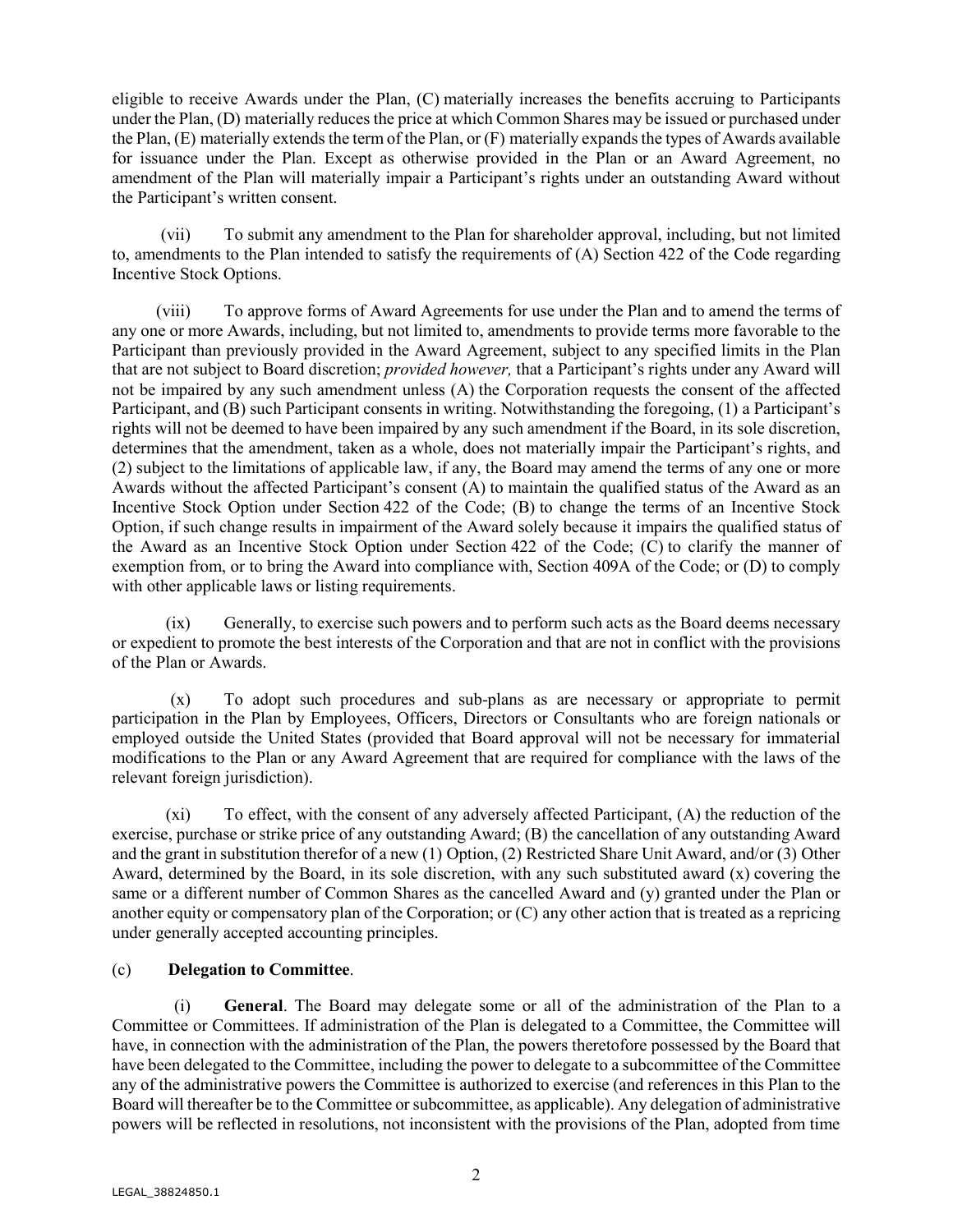to time by the Board or Committee (as applicable). The Committee may, at any time, abolish the subcommittee and/or revest in the Committee any powers delegated to the subcommittee. The Board may retain the authority to concurrently administer the Plan with the Committee and may, at any time, revest in the Board some or all of the powers previously delegated.

(ii) **Delegation to an Officer**. The Board may delegate to one or more Officers the authority to do one or both of the following: (i) designate Employees who are not Officers to be recipients of Options and SARs (and, to the extent permitted by applicable law, other Awards) and, to the extent permitted by applicable law, the terms of such Awards, and (ii) determine the number of Common Shares to be subject to such Awards granted to such Employees; *provided, however*, that the Board resolutions regarding such delegation will specify the total number of Common Shares that may be subject to the Awards granted by such Officer and that such Officer may not grant an Award to himself or herself. Any such Awards will be granted on the form of Award Agreement most recently approved for use by the Committee or the Board, unless otherwise provided in the resolutions approving the delegation authority. The Board may not delegate authority to an Officer who is acting solely in the capacity of an Officer (and not also as a Director) to determine the Market Value pursuant to Section  $13(w)(ii)$  below.

(iii) **Effect of Board's Decision**. All determinations, interpretations and constructions made by the Board in good faith will not be subject to review by any person and will be final, binding and conclusive on all persons.

# **3. SHARES SUBJECT TO THE PLAN.**

(a) **Share Reserve**. Subject to Section 9(a) relating to Capitalization Adjustments and any subsequent amendment to this Plan, the aggregate number of shares reserved for issuance pursuant to Awards granted under this Plan, including any options granted under previous stock option plans outstanding as of the date of this Plan, shall not exceed 20% of the Corporation's total issued and outstanding Common Shares from time to time. This Plan is considered an "evergreen" plan, since the shares covered by Awards which have been exercised or terminated shall be available for subsequent grants under the Plan and the number of Awards available to grant increases as the number of issued and outstanding Shares increases.

(b) To the extent any Awards (or portion(s) thereof) under this Plan are exercised, terminate or are cancelled for any reason prior to exercise in full, any shares subject to such Awards (or portion(s) thereof) shall be added back to the number of shares reserved for issuance under this Plan and will again become available for issuance pursuant to the exercise of Awards granted under this Plan.

(c) Any shares issued by the Corporation through the assumption or substitution of outstanding stock options or other equity-based awards from an acquired company shall not reduce the number of Shares available for issuance pursuant to the exercise of Awards granted under this Plan.

(d) For clarity, the Share Reserve in this Section 3(a) is a limitation on the number of Common Shares that may be issued pursuant to the Plan. Accordingly, this Section3(a) does not limit the granting of SAR Awards or any Other Award not involving, whether by election or otherwise, the issuance of Common Shares to the Participant..

(e) **Reversion of Shares to the Share Reserve**. If an Award or any portion thereof (i) expires or otherwise terminates without all of the shares covered by such Award having been issued or (ii) is settled in cash (*i.e.*, the Participant receives cash rather than stock), such expiration, termination or settlement will not reduce (or otherwise offset) the number of Common Shares that may be available for issuance under the Plan. If any Common Shares issued pursuant to an Award are forfeited back to or repurchased by the Corporation because of the failure to meet a contingency or condition required to vest such shares in the Participant, then the shares that are forfeited or repurchased will revert to and again become available for issuance under the Plan. Any shares reacquired by the Corporation in satisfaction of tax withholding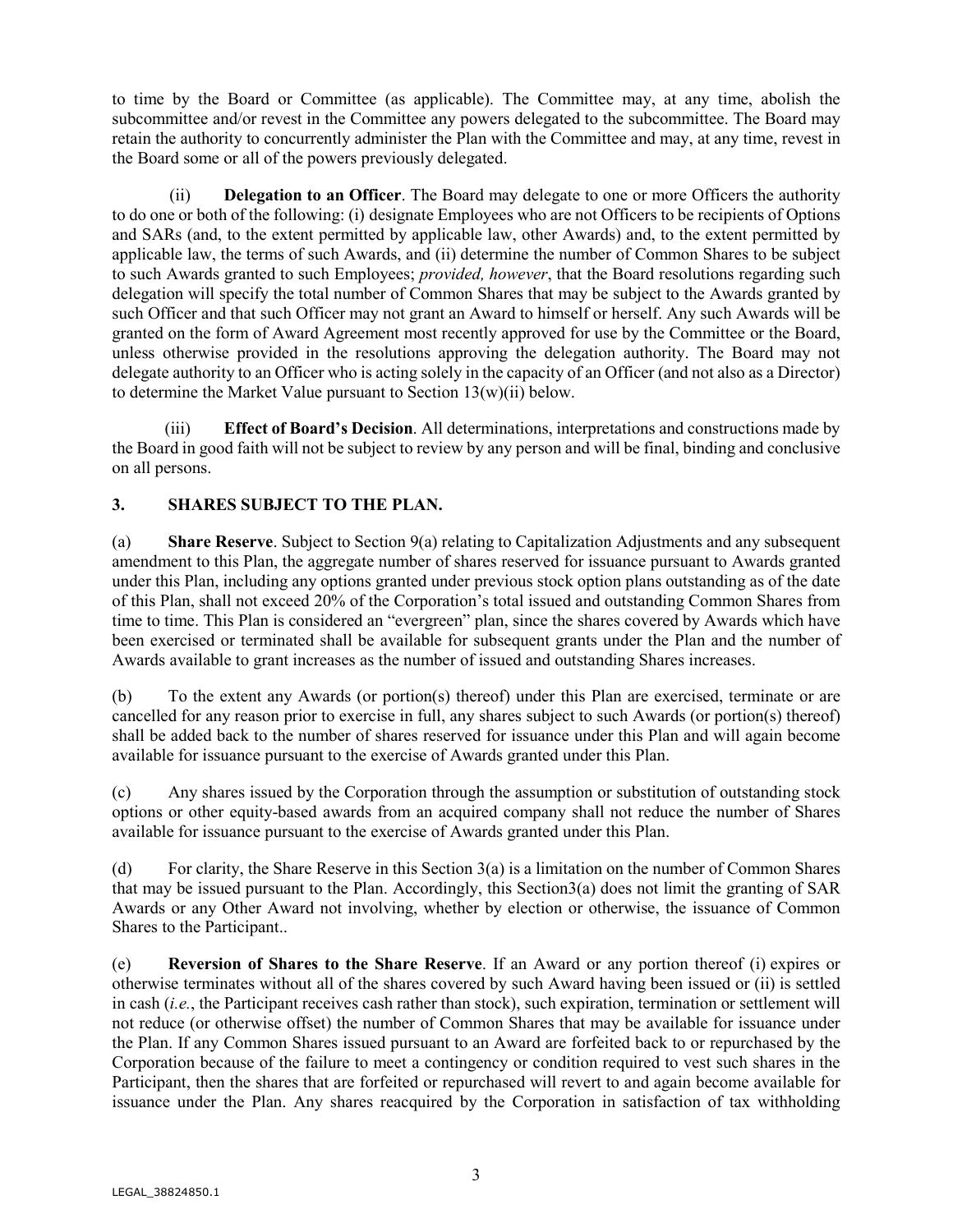obligations on an Award or as consideration for the exercise or purchase price of an Award will again become available for issuance under the Plan.

(f) **Source of Shares**. The shares issuable under the Plan will be shares of authorized but unissued Common Shares.

## **4. ELIGIBILITY.**

(a) **Eligibility for Specific Awards**. Incentive Stock Options may be granted only to applicable employees of the Corporation or a "parent corporation" or "subsidiary corporation" thereof (as such terms are defined in Sections 424(e) and 424(f) of the Code). Awards other than Incentive Stock Options may be granted to Employees, Officers, Directors and Consultants.

(b) **Ten Percent Shareholders**. A Ten Percent Shareholder will not be granted an Incentive Stock Option unless the exercise price of such Option is at least 110% of the Market Value on the date of grant and the Option is not exercisable after the expiration of five years from the date of grant.

# **5. PROVISIONS RELATING TO OPTIONS AND STOCK APPRECIATION RIGHTS.**

Each Option or SAR will be in such form and will contain such terms and conditions as the Board deems appropriate. All Options will be separately designated Incentive Stock Options or Non-Incentive Stock Options at the time of grant, and, if certificates are issued, a separate certificate or certificates will be issued for Common Shares purchased on exercise of each type of Option. If an Option is not specifically designated as an Incentive Stock Option, or if an Option is designated as an Incentive Stock Option but some portion or all of the Option fails to qualify as an Incentive Stock Option under the applicable rules, then the Option (or portion thereof) will be a Non-Incentive Stock Option. The provisions of separate Options or SARs need not be identical; *provided, however*, that each Award Agreement will conform to (through incorporation of provisions hereof by reference in the applicable Award Agreement or otherwise) the substance of each of the following provisions:

(a) **Term**. Subject to the provisions of Section 4(b) regarding Ten Percent Shareholders, no Option or SAR will be exercisable after the expiration of 10 years from the date of its grant or such shorter period specified in the Award Agreement.

(b) **Exercise Price**. Subject to the provisions of Section 4(b) regarding Ten Percent Shareholders, the exercise or strike price of each Option or SAR will be not less than 100% of the Market Value of the Common Shares subject to the Option or SAR on the date the Award is granted. Notwithstanding the foregoing, an Option or SAR may be granted with an exercise or strike price lower than 100% of the Market Value of the Common Shares subject to the Award if such Award is granted pursuant to an assumption of or substitution for another option or stock appreciation right pursuant to a Corporate Transaction; provided that such grant is permitted under applicable Securities Laws and Stock Exchange Rules and, to the extent relevant to the Participant, is made in a manner consistent with the provisions of Section 409A of the Code and, if applicable, Section 424(a) of the Code. Each SAR will be denominated in Common Share equivalents.

(c) **Purchase Price for Options**. The purchase price of Common Shares acquired pursuant to the exercise of an Option may be paid, to the extent permitted by applicable law and as determined by the Board in its sole discretion, by any combination of the methods of payment set forth below. The Board will have the authority to grant Options that do not permit all of the following methods of payment (or otherwise restrict the ability to use certain methods) and to grant Options that require the consent of the Corporation to use a particular method of payment. The permitted methods of payment are as follows:

(i) by cash, cheque, bank draft or money order payable to the Corporation;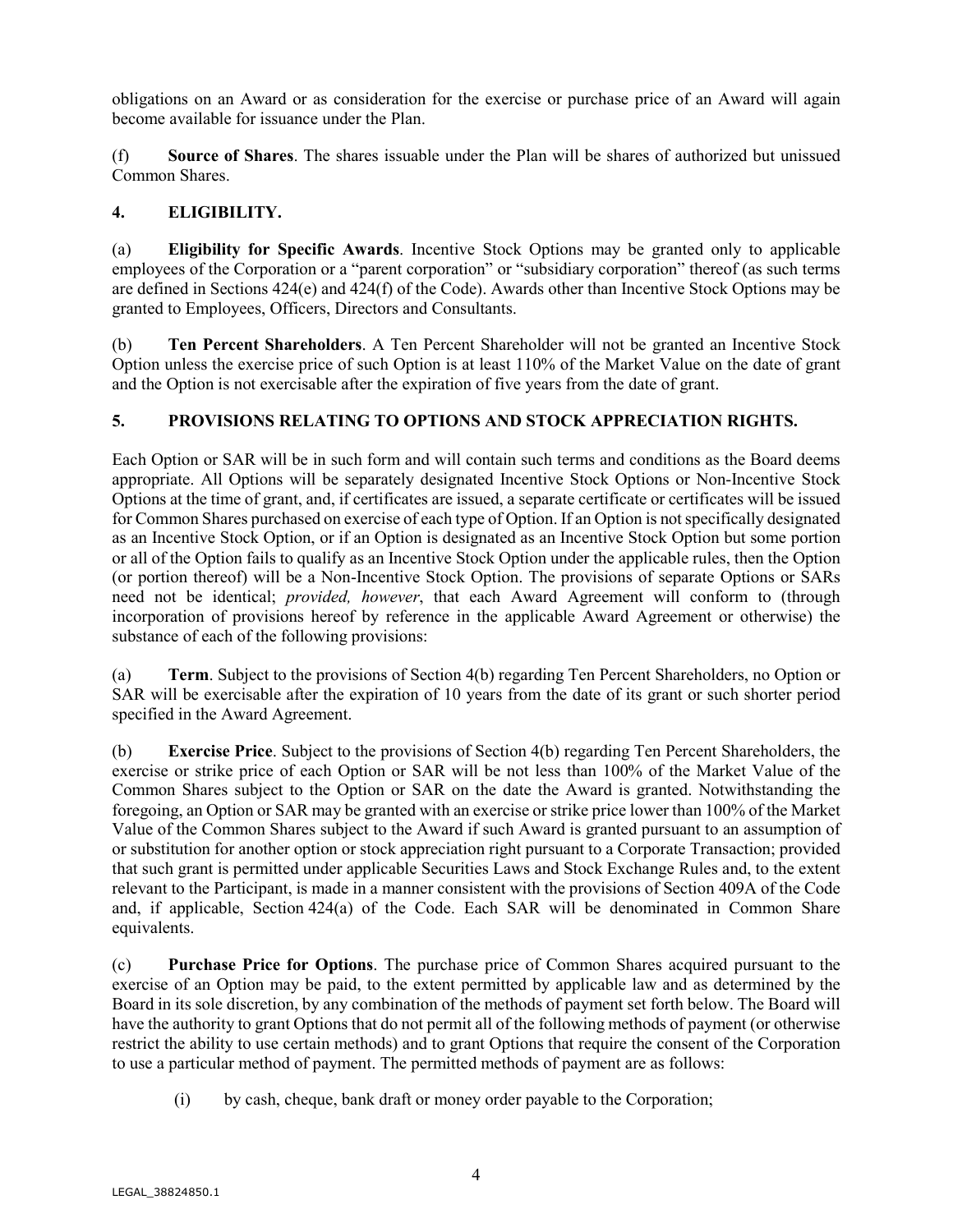(ii) if an Option is a Non-Incentive Stock Option, by a "net exercise" arrangement pursuant to which the Corporation will reduce the number of Common Shares issuable upon exercise by the largest whole number of shares with a Market Value that does not exceed the aggregate exercise price; *provided, however*, that the Corporation will accept a cash or other payment from the Participant to the extent of any remaining balance of the aggregate exercise price not satisfied by such reduction in the number of whole shares to be issued. Common Shares will no longer be subject to an Option and will not be exercisable thereafter to the extent that (A) shares issuable upon exercise are used to pay the exercise price pursuant to the "net exercise," (B) shares are delivered to the Participant as a result of such exercise, and (C) shares are withheld to satisfy tax withholding obligations; or

(iii) in any other form of legal consideration that may be acceptable to the Board and specified in the applicable Award Agreement.

(d) **Exercise and Payment of a SAR**. To exercise any outstanding SAR, the Participant must provide written notice of exercise to the Corporation in compliance with the provisions of the Stock Appreciation Right Agreement evidencing such SAR. The appreciation distribution payable on the exercise of a SAR will be not greater than an amount equal to the excess of (A) the aggregate Market Value (on the date of the exercise of the SAR) of a number of Common Shares equal to the number of Common Share equivalents in which the Participant is vested under such SAR, and with respect to which the Participant is exercising the SAR on such date, over (B) the aggregate strike price of the number of Common Share equivalents with respect to which the Participant is exercising the SAR on such date. The appreciation distribution may be paid in Common Shares, in cash, in any combination of the two or in any other form of consideration, as determined by the Board and contained in the Award Agreement evidencing such SAR.

(e) **Transferability of Options and SARs**. Except as otherwise provided in the applicable Award Agreement or other agreement between the Participant and the Corporation or as otherwise expressly consented to by the Board, Options and SARs shall not be assignable, transferable or negotiable (whether by operation of law or otherwise) and may not be assigned or transferred other than by will or the laws of descent and distribution.

(f) **Vesting Generally**. The total number of Common Shares subject to an Option or SAR may vest and therefore become exercisable in periodic installments that may or may not be equal. The Option or SAR may be subject to such other terms and conditions on the time or times when it may or may not be exercised (which may be based on the satisfaction of performance goals or other criteria) as the Board may deem appropriate. The vesting provisions of individual Options or SARs may vary. The provisions of this Section 5(f) are subject to any Option or SAR provisions governing the minimum number of Common Shares as to which an Option or SAR may be exercised.

(g) **Termination of Continuous Service**. Except as otherwise provided in the applicable Award Agreement or other agreement between the Participant and the Corporation, if a Participant's Continuous Service terminates (other than for Cause and other than upon the Participant's death or Disability), the Participant may exercise his or her Option or SAR (to the extent that the Participant was entitled to exercise such Award as of the date of termination of Continuous Service) within the period of time ending on the earlier of (i) the date ninety (90) days following the termination of the Participant's Continuous Service (or such longer or shorter period specified in the applicable Award Agreement, which period will not be less than 30 days if necessary to comply with applicable laws unless such termination is for Cause) and (ii) the expiration of the term of the Option or SAR as set forth in the Award Agreement. If, after termination of Continuous Service, the Participant does not exercise his or her Option or SAR (as applicable) within the applicable time frame, the Option or SAR will terminate.

(h) **Disability of Participant**. Except as otherwise provided in the applicable Award Agreement or other agreement between the Participant and the Corporation, if a Participant's Continuous Service terminates as a result of the Participant's Disability, the Participant may exercise his or her Option or SAR (to the extent that the Participant was entitled to exercise such Option or SAR as of the date of termination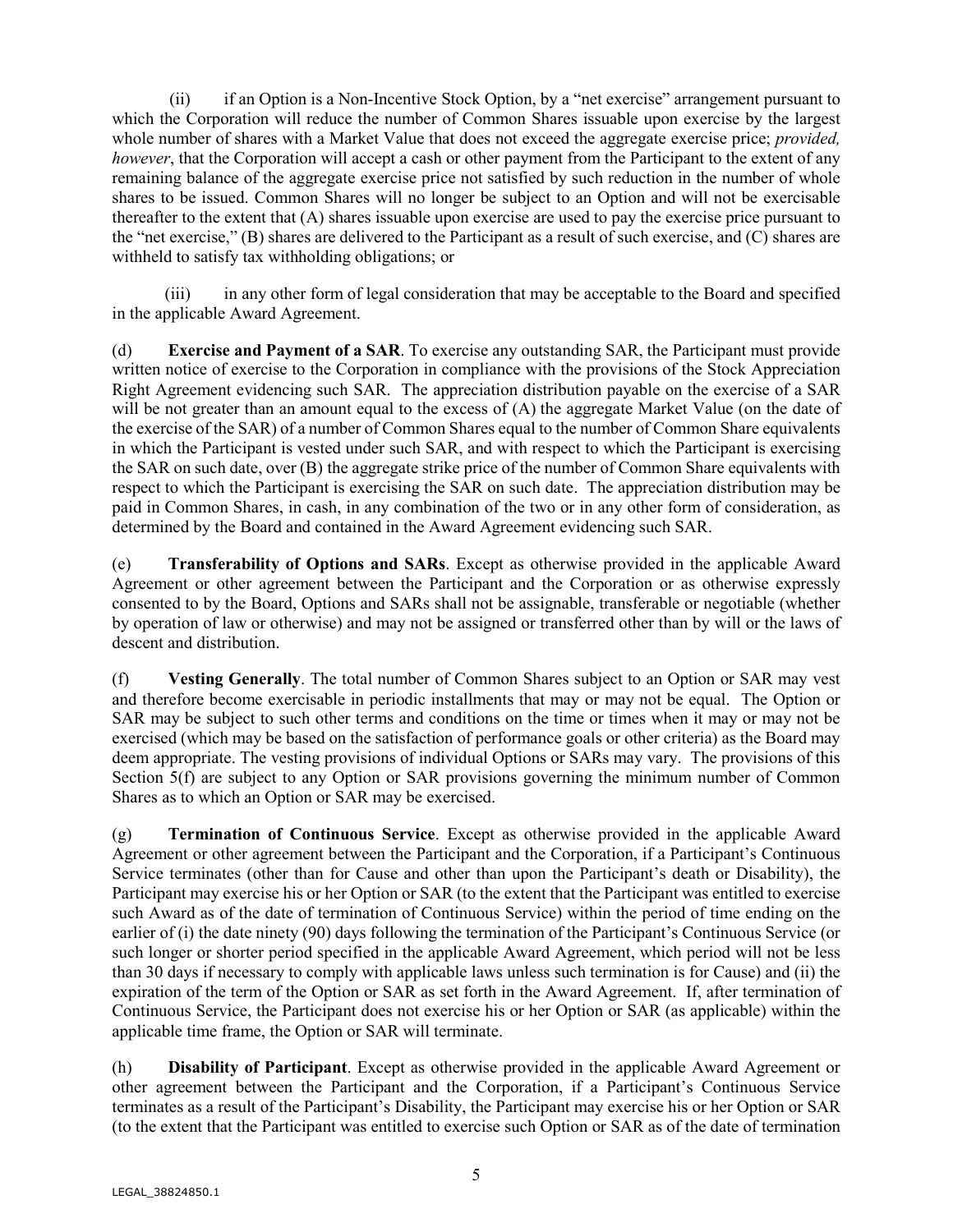of Continuous Service), but only within such period of time ending on the earlier of (i) the date 12 months following such termination of Continuous Service (or such longer or shorter period specified in the Award Agreement, which period will not be less than six months if necessary to comply with applicable laws unless such termination is for Cause), and (ii) the expiration of the term of the Option or SAR as set forth in the Award Agreement. If, after termination of Continuous Service, the Participant does not exercise his or her Option or SAR within the applicable time frame, the Option or SAR (as applicable) will terminate.

(i) **Death of Participant**. Except as otherwise provided in the applicable Award Agreement or other agreement between the Participant and the Corporation, if (i) a Participant's Continuous Service terminates as a result of the Participant's death, or (ii) the Participant dies within the period (if any) specified in the Award Agreement for exercisability after the termination of the Participant's Continuous Service (for a reason other than death), then the Option or SAR may be exercised (to the extent the Participant was entitled to exercise such Option or SAR as of the date of death) by the Participant's estate, by a person who acquired the right to exercise the Option or SAR by bequest or inheritance or by a person designated to exercise the Option or SAR upon the Participant's death, but only within the period ending on the earlier of (i) the date 12 months following the date of death (or such longer or shorter period specified in the Award Agreement, which period will not be less than six months if necessary to comply with applicable laws unless such termination is for Cause), and (ii) the expiration of the term of such Option or SAR as set forth in the Award Agreement. If, after the Participant's death, the Option or SAR is not exercised within the applicable time frame, the Option or SAR (as applicable) will terminate.

(j) **Termination for Cause**. Except as explicitly provided otherwise in a Participant's Award Agreement or other individual written agreement between the Corporation or any Affiliate and the Participant, if a Participant's Continuous Service is terminated for Cause, the Option or SAR will terminate immediately upon such Participant's termination of Continuous Service, and the Participant will be prohibited from exercising his or her Option or SAR from and after the date of such termination of Continuous Service.

(k) **Non-Exempt Employees**. If an Option or SAR is granted to an Employee who is a non-exempt employee for purposes of the Fair Labor Standards Act of 1938, as amended, the Option or SAR will not be first exercisable for any Common Shares until at least six months following the date of grant of the Option or SAR (although the Award may vest prior to such date). Consistent with the provisions of the Worker Economic Opportunity Act, (i) if such non-exempt Employee dies or suffers a Disability, (ii) upon a Corporate Transaction in which such Option or SAR is not assumed, continued, or substituted, (iii) upon a Change in Control, or (iv) upon the Participant's retirement (as such term may be defined in the Participant's Award Agreement, in another agreement between the Participant and the Corporation, or, if no such definition, in accordance with the Corporation's then current employment policies and guidelines), the vested portion of any Options and SARs may be exercised earlier than six months following the date of grant. The foregoing provision is intended to operate so that any income derived by a non-exempt employee in connection with the exercise or vesting of an Option or SAR will be exempt from his or her regular rate of pay. To the extent permitted and/or required for compliance with the Worker Economic Opportunity Act to ensure that any income derived by a non-exempt employee in connection with the exercise, vesting or issuance of any shares under any other Award will be exempt from the employee's regular rate of pay, the provisions of this Section will apply to all Awards and are hereby incorporated by reference into such Award Agreements.

(l) **Right of Repurchase**. Subject to the "Repurchase Limitation," the Option or SAR may include a provision whereby the Corporation may elect to repurchase all or any part of the vested Common Shares acquired by the Participant pursuant to the exercise of the Option or SAR.

(m) **Right of First Refusal**. The Option or SAR may include a provision whereby the Corporation may elect to exercise a right of first refusal following receipt of notice from the Participant of the intent to transfer all or any part of the Common Shares received upon the exercise of the Option. Such right of first refusal will be subject to the "Repurchase Limitation". Except as expressly provided in this Section or in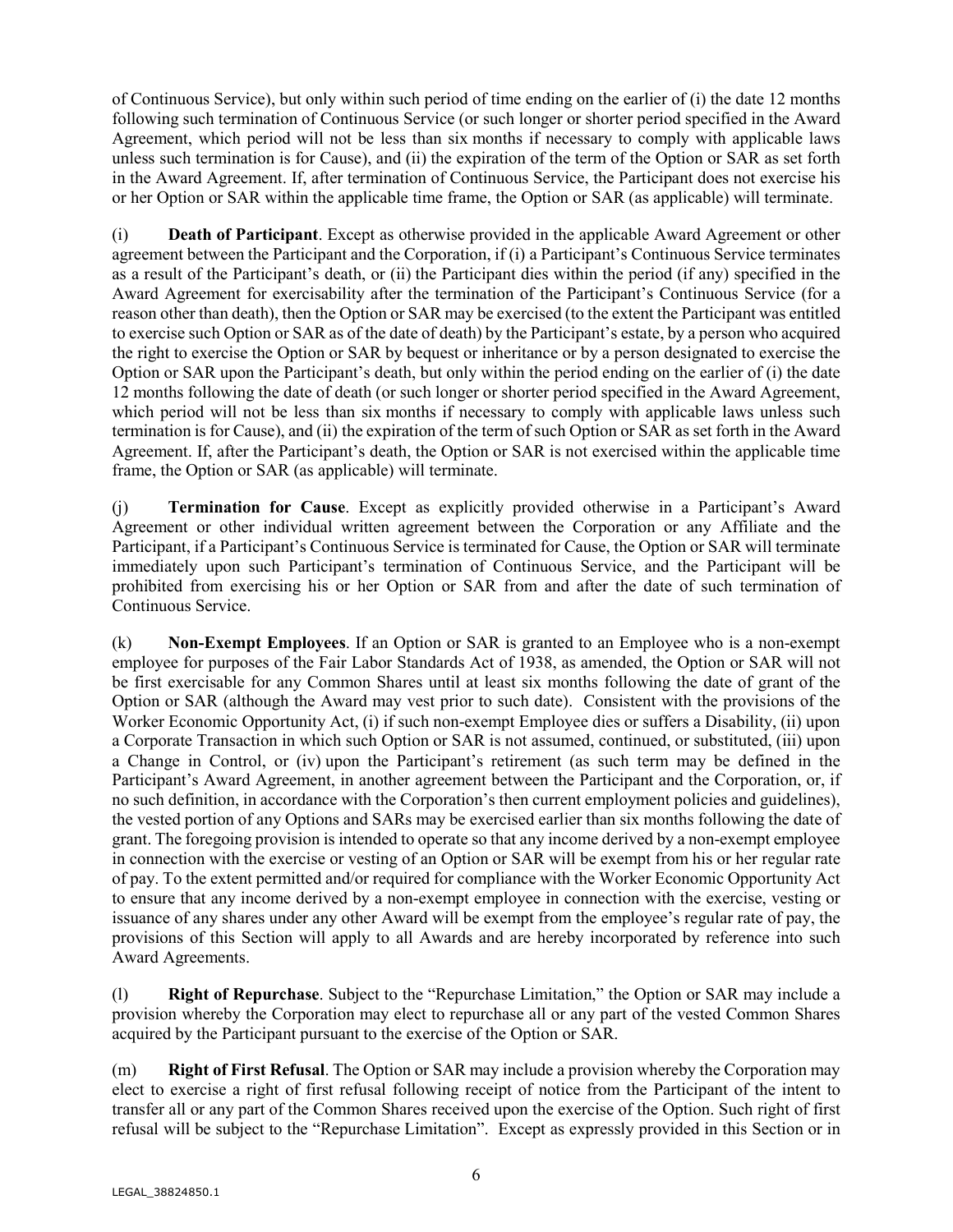the Award Agreement, such right of first refusal will otherwise comply with any applicable provisions of the bylaws of the Corporation.

## **6. PROVISIONS OF AWARDS OTHER THAN OPTIONS AND SARS.**

(a) **Restricted Share Unit Awards**. Each Restricted Share Unit Award Agreement will be in such form and will contain such terms and conditions as the will Board deem appropriate. The terms and conditions of Restricted Share Unit Award Agreements may change from time to time, and the terms and conditions of separate Restricted Share Unit Award Agreements need not be identical. Each Restricted Share Unit Award Agreement will conform to (through incorporation of the provisions hereof by reference in the Agreement or otherwise) the substance of each of the following provisions:

**Consideration**. At the time of grant of a Restricted Share Unit Award, the Board will determine the consideration, if any, to be paid by the Participant upon delivery of each Common Share subject to the Restricted Share Unit Award. The consideration to be paid (if any) by the Participant for each Common Share subject to a Restricted Share Unit Award may be paid in any form of legal consideration that may be acceptable to the Board, in its sole discretion, and permissible under applicable law.

(i) **Vesting**. At the time of the grant of a Restricted Share Unit Award, the Board may impose such restrictions on or conditions to the vesting of the Restricted Share Unit Award as it, in its sole discretion, deems appropriate.

(ii) **Payment**. A Restricted Share Unit Award may be settled by the delivery of Common Shares, their cash equivalent, any combination thereof or in any other form of consideration, as determined by the Board and contained in the Restricted Share Unit Award Agreement.

(iii) **Additional Restrictions**. At the time of the grant of a Restricted Share Unit Award, the Board, as it deems appropriate, may impose such restrictions or conditions that delay the delivery of the Common Shares (or their cash equivalent) subject to a Restricted Share Unit Award to a time after the vesting of such Restricted Share Unit Award.

(iv) **Dividend Equivalents**. Dividend equivalents may be credited in respect of Common Shares covered by a Restricted Share Unit Award, as determined by the Board and contained in the Restricted Share Unit Award Agreement. At the sole discretion of the Board, such dividend equivalents may be converted into additional Common Shares covered by the Restricted Share Unit Award in such manner as determined by the Board. Any additional shares covered by the Restricted Share Unit Award credited by reason of such dividend equivalents will be subject to all of the same terms and conditions of the underlying Restricted Share Unit Award Agreement to which they relate.

(v) **Termination of Participant's Continuous Service**. Except as otherwise provided in the applicable Restricted Share Unit Award Agreement, such portion of the Restricted Share Unit Award that has not vested will be forfeited upon the Participant's termination of Continuous Service.

(vi) **Compliance with Section 409A of the Code**. Notwithstanding anything to the contrary set forth herein, any Restricted Share Unit Award granted under the Plan that is not exempt from the requirements of Section 409A of the Code shall contain such provisions so that such Restricted Share Unit Award will comply with the requirements of Section 409A of the Code. Such restrictions, if any, shall be determined by the Board and contained in the Restricted Share Unit Award Agreement evidencing such Restricted Share Unit Award. For example, such restrictions may include, without limitation, a requirement that any Common Share that is to be issued in a year following the year in which the Restricted Share Unit Award vests must be issued in accordance with a fixed pre-determined schedule.

(b) **Other Awards**. Other forms of Awards valued in whole or in part by reference to, or otherwise based on, Common Shares, including the appreciation in value thereof may be granted either alone or in addition to Awards provided for under Section 5 and the preceding provisions of this Section 6. Subject to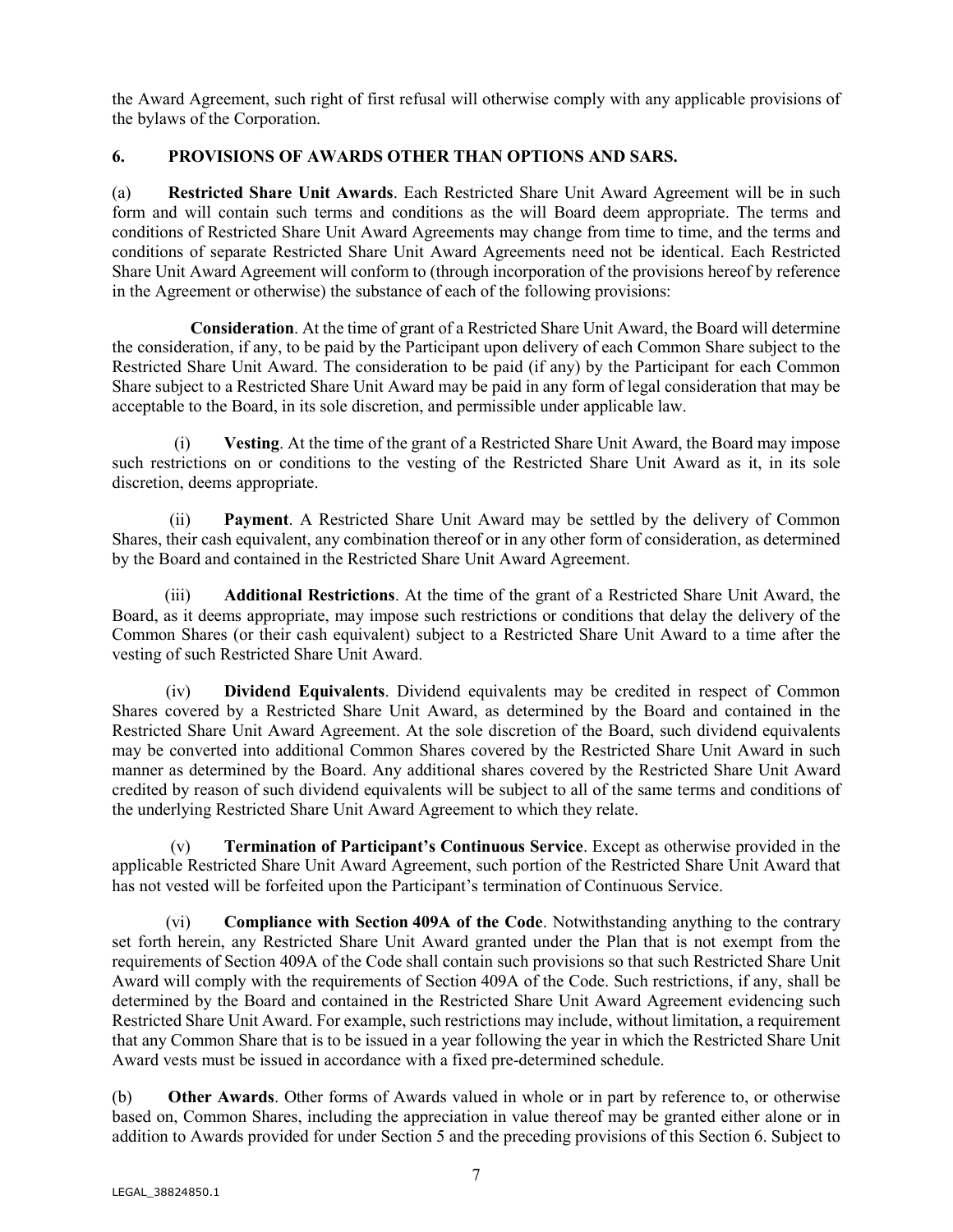the provisions of the Plan, the Board will have sole and complete authority to determine the persons to whom and the time or times at which such Other Awards will be granted, the number of Common Shares (or the cash equivalent thereof) to be granted pursuant to such Other Awards and all other terms and conditions of such Other Awards.

# **7. COVENANTS OF THE COMPANY.**

(a) **Availability of Shares**. The Corporation will keep available at all times the number of Common Shares reasonably required to satisfy then-outstanding Awards.

(b) **Securities Law Compliance**. The Corporation will seek to obtain from each securities commission or other regulatory body having jurisdiction over the Plan, as necessary, such authority as may be required to grant Awards and to issue and sell Common Shares upon exercise or vesting of the Awards; *provided, however*, that this undertaking will not require the Corporation to register or qualify by prospectus under applicable Securities Laws, the Plan, any Award or any Common Shares issued or issuable pursuant to any such Award. If, after reasonable efforts and at a reasonable cost, the Corporation is unable to obtain from any such regulatory commission or agency the authority that counsel for the Corporation deems necessary or advisable for the lawful issuance and sale of Common Shares under the Plan, the Corporation will be relieved from any liability for failure to issue and sell Common Shares upon exercise or vesting of such Awards unless and until such authority is obtained. A Participant will not be eligible for the grant of an Award or the subsequent issuance of cash or Common Shares pursuant to the Award if such grant or issuance would be in violation of any applicable securities law.

(c) **No Obligation to Notify or Minimize Taxes**. The Corporation will have no duty or obligation to any Participant to advise such holder as to the tax treatment or time or manner of exercising such Award. Furthermore, the Corporation will have no duty or obligation to warn or otherwise advise such holder of a pending termination or expiration of an Award or a possible period in which the Award may not be exercised. The Corporation has no duty or obligation to minimize the tax consequences of an Award to the holder of such Award.

# **8. MISCELLANEOUS.**

(a) **Use of Proceeds from Sales of Common Shares**. Proceeds from the sale of Common Shares pursuant to Awards will constitute general funds of the Corporation.

(b) **Corporate Action Constituting Grant of Awards**. Corporate action constituting a grant by the Corporation of an Award to any Participant will be deemed completed as of the date of such corporate action, unless otherwise determined by the Board, regardless of when the instrument, certificate, or letter evidencing the Award is communicated to, or actually received or accepted by, the Participant. In the event that the corporate records (e.g., Board consents, resolutions or minutes) documenting the corporate action constituting the grant contain terms (e.g., exercise price, vesting schedule or number of shares) that are inconsistent with those in the Award Agreement or related grant documents as a result of a clerical error in the papering of the Award Agreement or related grant documents, the corporate records will control and the Participant will have no legally binding right to the incorrect term in the Award Agreement or related grant documents.

(c) **Shareholder Rights**. No Participant will be deemed to be the holder of, or to have any of the rights of a holder with respect to, any Common Shares subject to an Award unless and until (i) such Participant has satisfied all requirements for exercise of, or the issuance of Common Shares under, the Award pursuant to its terms, and (ii) the issuance of the Common Shares subject to the Award has been entered into the books and records of the Corporation.

(d) **No Employment or Other Service Rights**. Nothing in the Plan, any Award Agreement or any other instrument executed thereunder or in connection with any Award granted pursuant thereto will confer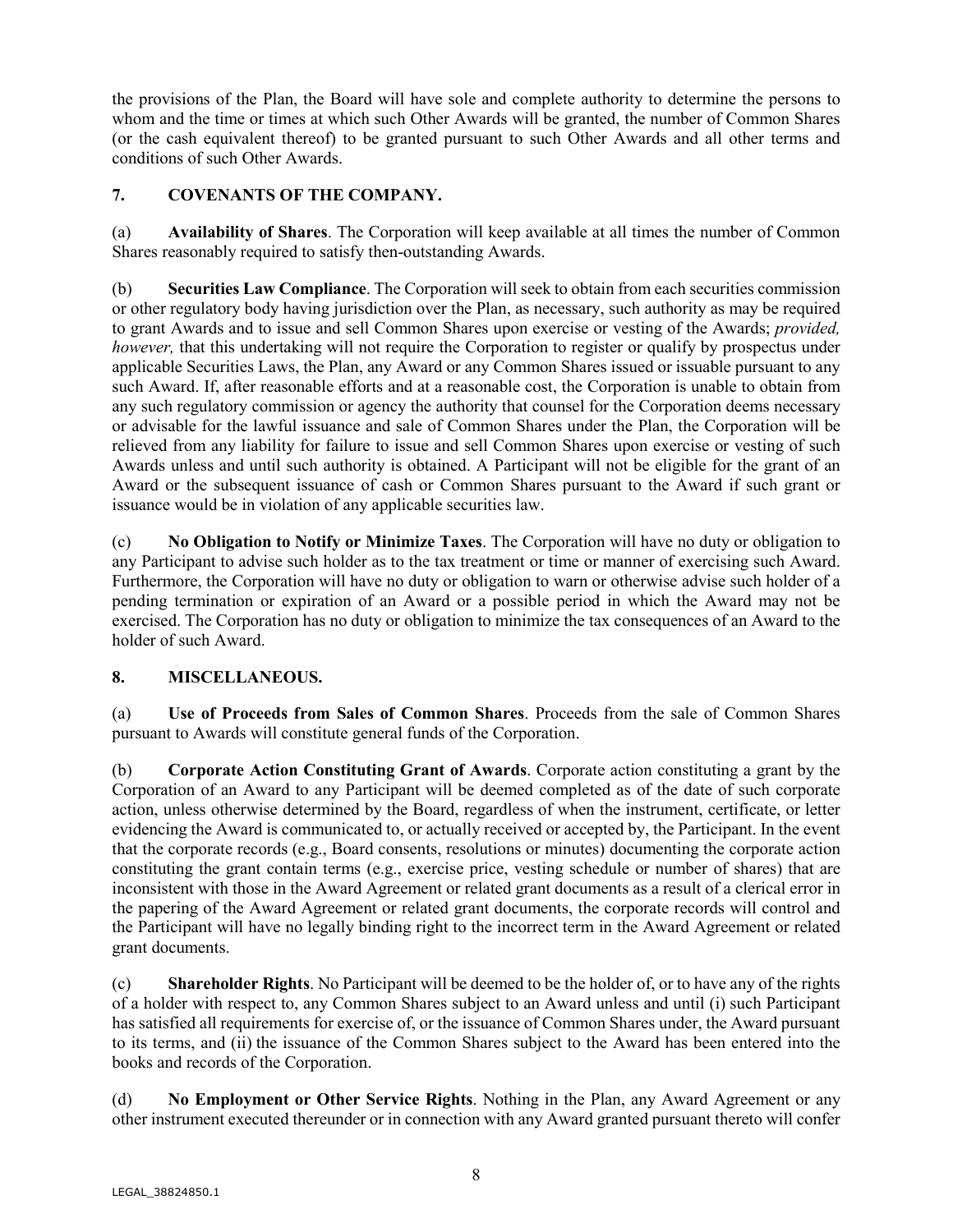upon any Participant any right to continue to serve the Corporation or an Affiliate in the capacity in effect at the time the Award was granted or will affect the right of the Corporation or an Affiliate to terminate (i) the employment of an Employee with or without notice and with or without cause, (ii) the service of a Consultant pursuant to the terms of such Consultant's agreement with the Corporation or an Affiliate, or (iii) the service of a Director pursuant to the bylaws of the Corporation or an Affiliate, and any applicable provisions of the corporate law of the state of foreign jurisdiction in which the Corporation or the Affiliate is domiciled or incorporated, as the case may be.

(e) **Change in Time Commitment**. In the event a Participant's regular level of time commitment in the performance of his or her services for the Corporation and any Affiliates is reduced (for example, and without limitation, if the Participant is an Employee of the Corporation and the Employee has a change in status from a full-time Employee to a part-time Employee or takes an extended leave of absence) after the date of grant of any Award to the Participant, the Board has the right in its sole discretion to (x) make a corresponding reduction in the number of shares or cash amount subject to any portion of such Award that is scheduled to vest or become payable after the date of such change in time commitment, and (y) in lieu of or in combination with such a reduction, extend the vesting or payment schedule applicable to such Award. In the event of any such reduction, the Participant will have no right with respect to any portion of the Award that is so reduced or extended.

(f) **Incentive Stock Option Limitations**. To the extent that the aggregate Market Value (determined at the time of grant) of Common Shares with respect to which Incentive Stock Options are exercisable for the first time by any Optionholder during any calendar year (under all plans of the Corporation and any Affiliates) exceeds \$100,000 (or such other limit established in the Code) or otherwise does not comply with the rules governing Incentive Stock Options, the Options or portions thereof that exceed such limit (according to the order in which they were granted) or otherwise do not comply with such rules will be treated as Non-Incentive Stock Options, notwithstanding any contrary provision of the applicable Option Agreement(s).

(g) **Investment Assurances**. The Corporation may require a Participant, as a condition of exercising or acquiring Common Shares under any Award, (i) to give written assurances satisfactory to the Corporation as to the Participant's knowledge and experience in financial and business matters and/or to employ a purchaser representative reasonably satisfactory to the Corporation who is knowledgeable and experienced in financial and business matters and that the Participant is capable of evaluating, alone or together with the purchaser representative, the merits and risks of exercising the Award; and (ii) to give written assurances satisfactory to the Corporation stating that the Participant is acquiring Common Shares subject to the Award for the Participant's own account and not with any present intention of selling or otherwise distributing the Common Shares. The foregoing requirements, and any assurances given pursuant to such requirements, will be inoperative if as to any particular requirement, a determination is made by counsel for the Corporation that such requirement need not be met in the circumstances under the then applicable Securities Laws. The Corporation may, upon advice of counsel to the Corporation, place legends on stock certificates issued under the Plan as such counsel deems necessary or appropriate in order to comply with applicable Securities Laws, including, but not limited to, legends restricting the transfer of the Common Shares.

(h) **Withholding Obligations**. Unless prohibited by the terms of an Award Agreement, the Corporation may, in its sole discretion, satisfy any federal, state or local tax withholding obligation relating to an Award by any of the following means or by a combination of such means: (i) causing the Participant to tender a cash payment; (ii) withholding Common Shares from the Common Shares issued or otherwise issuable to the Participant in connection with the Award; *provided, however*, that no Common Shares are withheld with a value exceeding the maximum amount of tax required to be withheld by law (or such lesser amount as may be necessary to avoid classification of the Award as a liability for financial accounting purposes); (iii) withholding cash from an Award settled in cash; (iv) withholding payment from any amounts otherwise payable to the Participant; or (v) by such other method as may be set forth in the Award Agreement.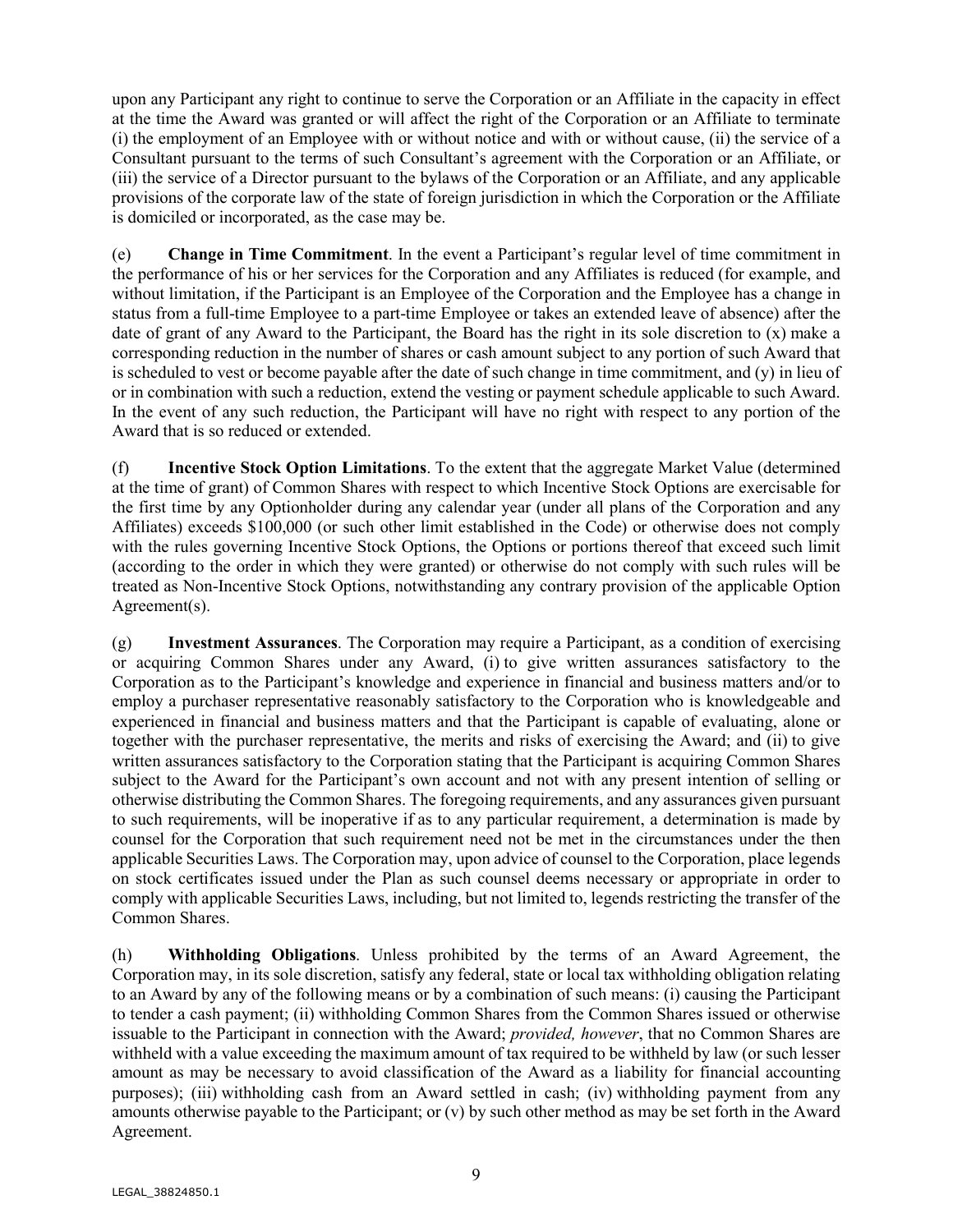(i) **Deferrals**. To the extent permitted by applicable law, the Board, in its sole discretion, may determine that the delivery of Common Shares or the payment of cash, upon the exercise, vesting or settlement of all or a portion of any Award may be deferred and may establish programs and procedures for deferral elections to be made by Participants. Deferrals by Participants will be made in accordance with Section 409A of the Code. Consistent with Section 409A of the Code, the Board may provide for distributions while a Participant is still an employee or otherwise providing services to the Corporation. The Board is authorized to make deferrals of Awards and determine when, and in what annual percentages, Participants may receive payments, including lump sum payments, following the Participant's termination of Continuous Service, and implement such other terms and conditions consistent with the provisions of the Plan and in accordance with applicable law.

(j) **Clawback/Recovery**. All Awards granted under the Plan will be subject to recoupment in accordance with any clawback policy that the Corporation is required to adopt pursuant to the listing standards of any national securities exchange or association on which the Corporation's securities are listed or as is otherwise required by the Dodd-Frank Wall Street Reform and Consumer Protection Act or other applicable law. In addition, the Board may impose such other clawback, recovery or recoupment provisions in an Award Agreement as the Board determines necessary or appropriate, including but not limited to a reacquisition right in respect of previously acquired Common Shares or other cash or property upon the occurrence of Cause. No recovery of compensation under such a clawback policy will be an event giving rise to a right to voluntary terminate employment upon a "resignation for good reason," or for a "constructive termination" or any similar term under any plan of or agreement with the Corporation.

(k) **Compliance with Section 409A of the Code**. Unless otherwise expressly provided for in an Award Agreement, the Plan and Award Agreements will be interpreted to the greatest extent possible in a manner that makes the Plan and the Awards granted hereunder exempt from Section 409A of the Code, and, to the extent not so exempt, in compliance with Section 409A of the Code. If the Board determines that any Award granted hereunder is not exempt from and is therefore subject to Section 409A of the Code, the Award Agreement evidencing such Award will incorporate the terms and conditions necessary to avoid the consequences specified in Section  $409A(a)(1)$  of the Code, and to the extent an Award Agreement is silent on terms necessary for compliance, such terms are hereby incorporated by reference into the Award Agreement. Notwithstanding anything to the contrary in this Plan (and unless the Award Agreement specifically provides otherwise), if the Common Shares are publicly traded, and if a Participant holding an Award that constitutes "deferred compensation" under Section 409A of the Code is a "specified employee" for purposes of Section 409A of the Code, no distribution or payment of any amount that is due because of a "separation from service" (as defined in Section 409A of the Code without regard to alternative definitions thereunder) will be issued or paid before the date that is six months following the date of such Participant's "separation from service" or, if earlier, the date of the Participant's death, unless such distribution or payment can be made in a manner that complies with Section 409A of the Code, and any amounts so deferred will be paid in a lump-sum on the day after such six month period elapses, with the balance paid thereafter on the original schedule.

(l) **Repurchase Limitation**. The terms of any repurchase right will be specified in the Award Agreement. The repurchase price for vested Common Shares will be the Market Value of the Common Shares on the date of repurchase. The repurchase price for unvested Common Shares will be the lower of (i) the Market Value of the Common Shares on the date of repurchase or (ii) their original purchase price. However, the Corporation will not exercise its repurchase right until at least six months (or such longer or shorter period of time necessary to avoid classification of the Award as a liability for financial accounting purposes) have elapsed following delivery of Common Shares subject to the Award, unless otherwise specifically provided by the Board.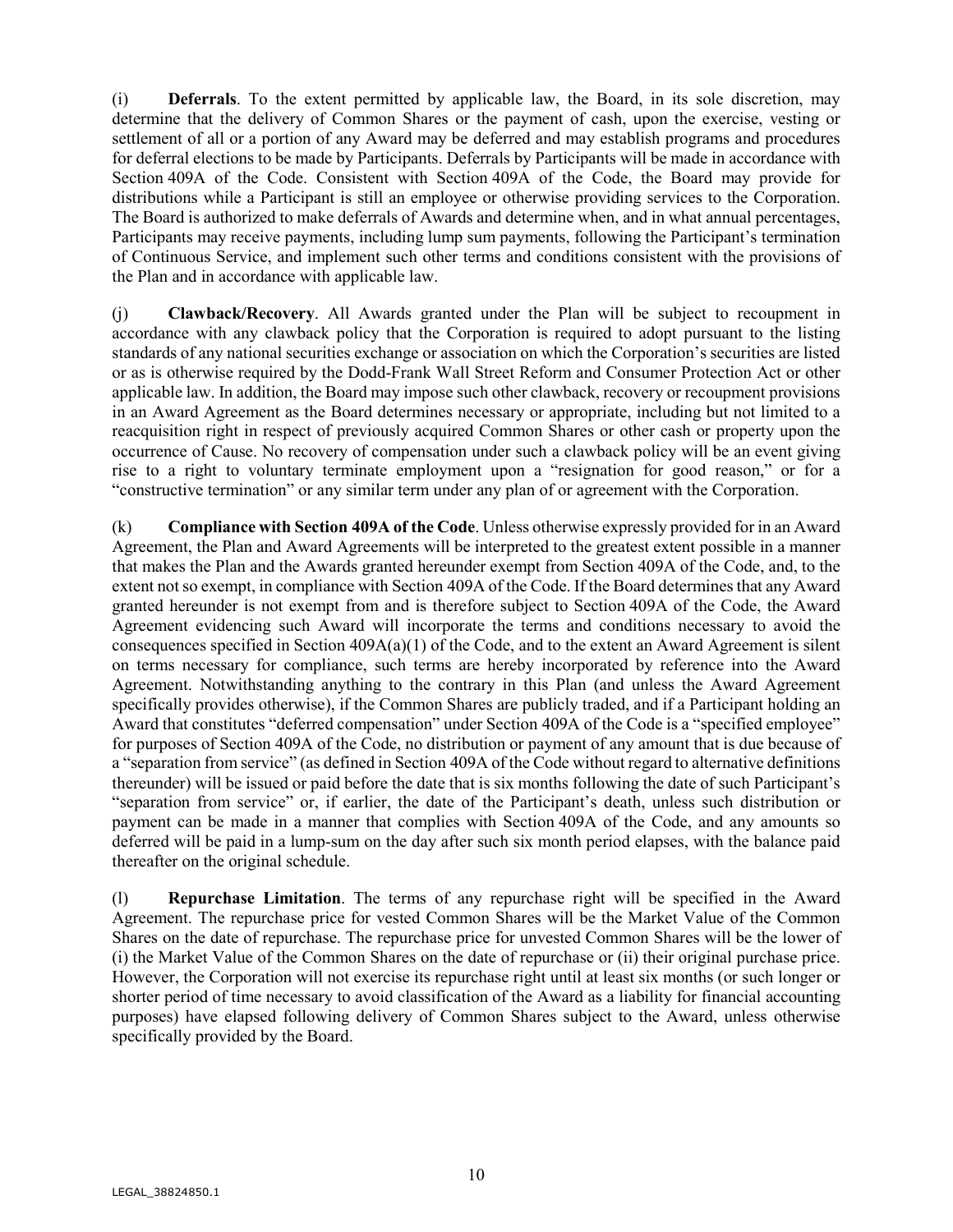### **9. ADJUSTMENTS UPON CHANGES IN COMMON SHARES; OTHER CORPORATE EVENTS.**

(a) **Capitalization Adjustments**. In the event of a Capitalization Adjustment, the Board will appropriately and proportionately adjust: (i) the class(es) and maximum number of securities subject to the Plan pursuant to Section 3(a), (ii) the class(es) and maximum number of securities that may be issued pursuant to the exercise of Incentive Stock Options pursuant to Section 3(c), and (iii) the class(es) and number of securities and price per share subject to outstanding Awards. The Board will make such adjustments, and its determination will be final, binding and conclusive.

(b) **Dissolution or Liquidation**. Except as otherwise provided in the Award Agreement, in the event of a dissolution or liquidation of the Corporation, all outstanding Awards (other than Awards consisting of vested and outstanding Common Shares not subject to a forfeiture condition or the Corporation's right of repurchase) will terminate immediately prior to the completion of such dissolution or liquidation, and the Common Shares subject to the Corporation's repurchase rights or subject to a forfeiture condition may be repurchased or reacquired by the Corporation notwithstanding the fact that the holder of such Award is providing Continuous Service, *provided, however,* that the Board may, in its sole discretion, cause some or all Awards to become fully vested, exercisable and/or no longer subject to repurchase or forfeiture (to the extent such Awards have not previously expired or terminated) before the dissolution or liquidation is completed but contingent on its completion.

(c) **Corporate Transaction**. The following provisions will apply to Awards in the event of a Corporate Transaction unless otherwise provided in the instrument evidencing the Award or any other written agreement between the Corporation or any Affiliate and the Participant or unless otherwise expressly provided by the Board at the time of grant of an Award. In the event of a Corporate Transaction, then, notwithstanding any other provision of the Plan, the Board may take one or more of the following actions with respect to Awards, contingent upon the closing or completion of the Corporate Transaction:

(i) arrange for the surviving corporation or acquiring corporation (or the surviving or acquiring corporation's parent company) to assume or continue the Award or to substitute a similar stock award for the Award (including, but not limited to, an award to acquire the same consideration paid to the shareholders of the Corporation pursuant to the Corporate Transaction);

(ii) arrange for the assignment of any reacquisition or repurchase rights held by the Corporation in respect of Common Shares issued pursuant to the Award to the surviving corporation or acquiring corporation (or the surviving or acquiring corporation's parent company);

(iii) accelerate the vesting, in whole or in part, of the Award (and, if applicable, the time at which the Award may be exercised) to a date prior to the effective time of such Corporate Transaction as the Board determines (or, if the Board does not determine such a date, to the date that is five days prior to the effective date of the Corporate Transaction), with such Award terminating if not exercised (if applicable) at or prior to the effective time of the Corporate Transaction; *provided, however*, that the Board may require Participants to complete and deliver to the Corporation a notice of exercise before the effective date of a Corporate Transaction, which exercise is contingent upon the effectiveness of such Corporate Transaction;

(iv) arrange for the lapse, in whole or in part, of any reacquisition or repurchase rights held by the Corporation with respect to the Award;

(v) cancel or arrange for the cancellation of the Award, to the extent not vested or not exercised prior to the effective time of the Corporate Transaction, in exchange for such cash consideration (including no consideration) as the Board, in its sole discretion, may consider appropriate; and

(vi) make a payment, in such form as may be determined by the Board equal to the excess, if any, of (A) the value of the property the Participant would have received upon the exercise of the Award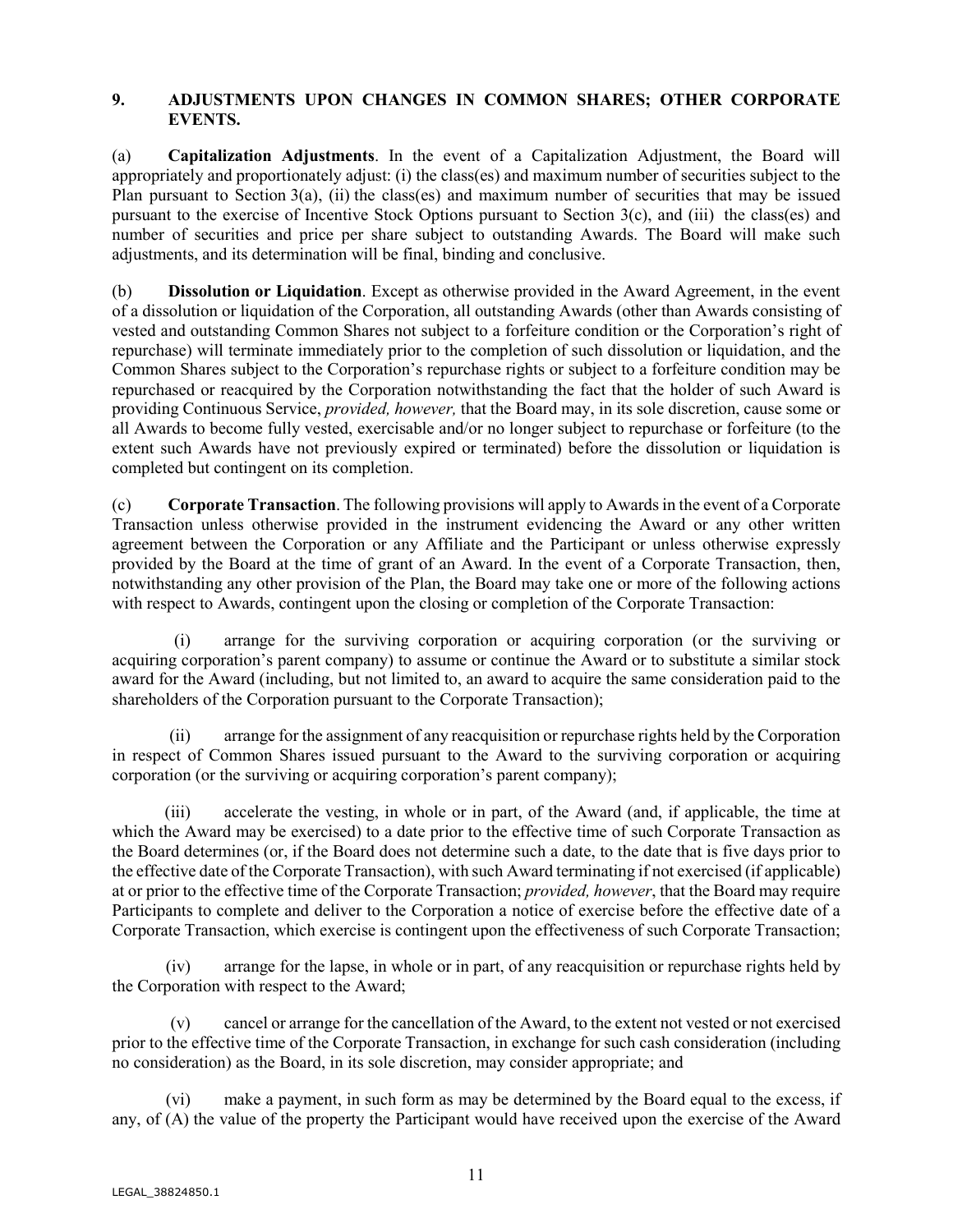immediately prior to the effective time of the Corporate Transaction, over (B) any exercise price payable by such holder in connection with such exercise. For clarity, this payment may be zero (\$0) if the value of the property is equal to or less than the exercise price. Payments under this provision may be delayed to the same extent that payment of consideration to the holders of the Corporation's Common Shares in connection with the Corporate Transaction is delayed as a result of escrows, earn outs, holdbacks or any other contingencies.

The Board need not take the same action or actions with respect to all Awards or portions thereof or with respect to all Participants. The Board may take different actions with respect to the vested and unvested portions of an Award.

(d) **Change in Control**. An Award may be subject to additional acceleration of vesting and exercisability upon or after a Change in Control as may be provided in the Award Agreement for such Award or as may be provided in any other written agreement between the Corporation or any Affiliate and the Participant, but in the absence of such provision, no such acceleration will occur.

## **10. PLAN TERM; EARLIER TERMINATION OR SUSPENSION OF THE PLAN.**

(a) **Plan Term**. The Board may suspend or terminate the Plan at any time. No Incentive Stock Option will be granted after the tenth anniversary of the earlier of (i) the Adoption Date, or (ii) the date the Plan is approved by the shareholders of the Corporation. No Awards may be granted under the Plan while the Plan is suspended or after it is terminated.

(b) **No Impairment of Rights**. Suspension or termination of the Plan will not impair rights and obligations under any Award granted while the Plan is in effect except with the written consent of the affected Participant or as otherwise permitted in the Plan.

## **11. ASSIGNMENT OF RIGHTS.**

Any and all rights under Award and Award Agreement shall not be assignable, transferable or negotiable (whether by operation of law or otherwise) by the Participant and may not be assigned or transferred other than by transmission by will or the laws of descent and distribution.

## **12. EFFECTIVE DATE OF PLAN.**

This Plan, as amended and restated, will become effective on the Effective Date.

## **13. CHOICE OF LAW.**

The laws of the State of Delaware will govern all questions concerning the construction, validity and interpretation of this Plan, without regard to that state's conflict of laws rules.

#### **14. DEFINITIONS.**

As used in the Plan, the following definitions will apply to the capitalized terms indicated below:

(a) "*Adoption Date*" means July 20, 2019, which is the date the Plan, as amended and restated, was adopted by the Board.

(b) "*Affiliate*" means, at the time of determination, any "affiliate" of the Corporation, as such term is defined in the Business Corporations Act (British Columbia).

(c) "*Award*" means any right to receive Common Shares granted under the Plan, including an Incentive Stock Option, a Non-Incentive Stock Option, a Restricted Share Unit Award or any Other Award.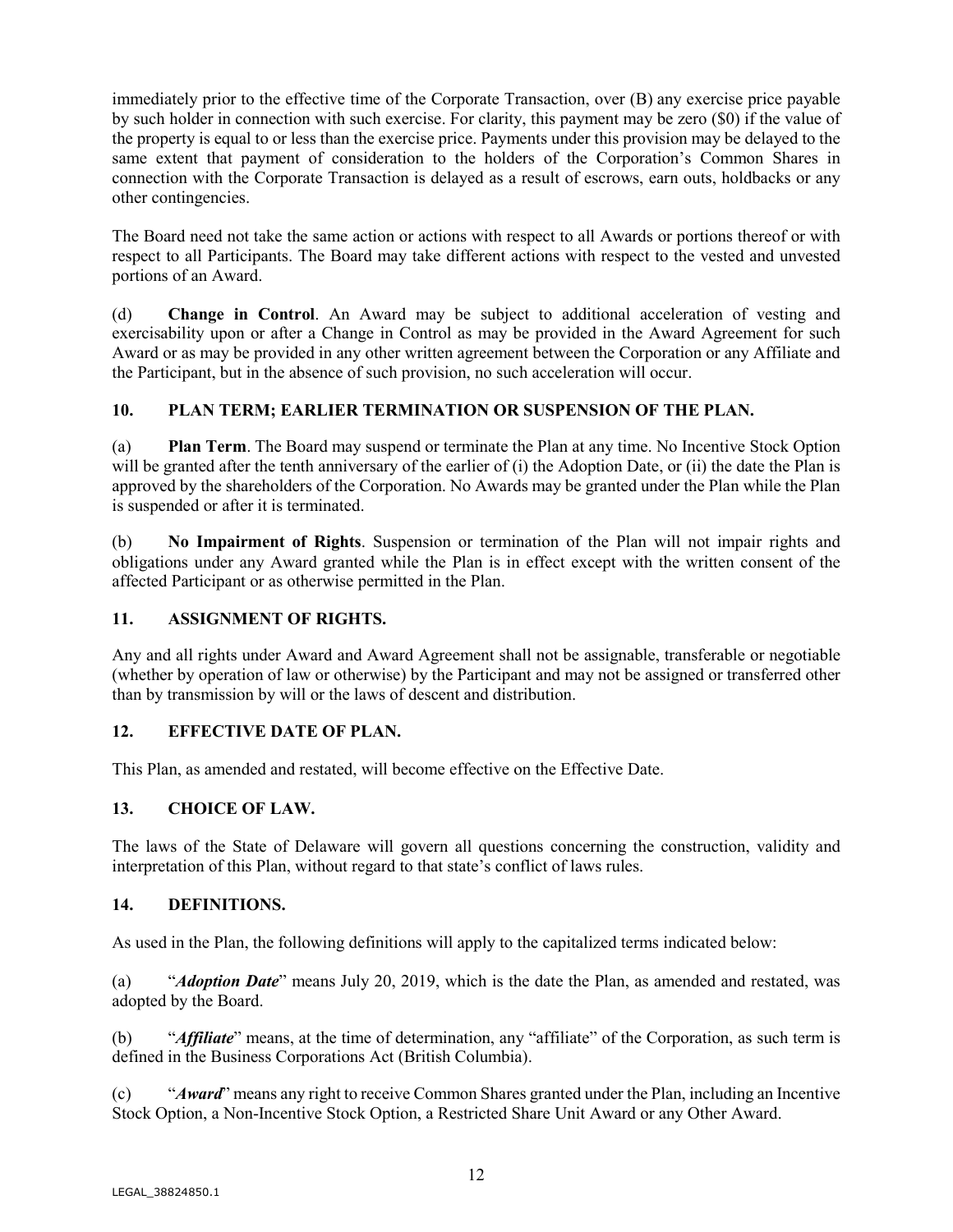(d) "*Award Agreement*" means a written agreement between the Corporation and a Participant evidencing the terms and conditions of an Award.

(e) "*Award Agreement*" means a written agreement between the Corporation and a Participant evidencing the terms and conditions of an Award grant. Each Award Agreement will be subject to the terms and conditions of the Plan.

(f) "*Board*" means the Board of Directors of the Corporation.

(g) "*Capital Stock*" means each and every class of common stock of the Corporation, regardless of the number of votes per share.

(h) "*Capitalization Adjustment*" means any change that is made in, or other events that occur with respect to, the Common Shares subject to the Plan or subject to any Award after the Adoption Date without the receipt of consideration by the Corporation through merger, consolidation, reorganization, recapitalization, reincorporation, stock dividend, dividend in property other than cash, large nonrecurring cash dividend, stock split, reverse stock split, liquidating dividend, combination of shares, exchange of shares, change in corporate structure, or any similar equity restructuring transaction, as that term is used in Statement of Financial Accounting Standards Board Accounting Standards Codification Topic 718 (or any successor thereto). Notwithstanding the foregoing, the conversion of any convertible securities of the Corporation will not be treated as a Capitalization Adjustment.

(i) "*Cause*" will have the meaning ascribed to such term in any written agreement between the Participant and the Corporation defining such term and, in the absence of such agreement, such term means, with respect to a Participant, the occurrence of any of the following events: (i) such Participant's commission of any felony or any crime involving fraud, dishonesty or moral turpitude under the laws of the United States or any state thereof; (ii) such Participant's attempted commission of, or participation in, a fraud or act of dishonesty against the Corporation; (iii) such Participant's intentional, material violation of any contract or agreement between the Participant and the Corporation or of any statutory duty owed to the Corporation; (iv) such Participant's unauthorized use or disclosure of the Corporation's confidential information or trade secrets; or (v) such Participant's gross misconduct. The determination that a termination of the Participant's Continuous Service is either for Cause or without Cause will be made by the Corporation, in its sole discretion. Any determination by the Corporation that the Continuous Service of a Participant was terminated with or without Cause for the purposes of outstanding Awards held by such Participant will have no effect upon any determination of the rights or obligations of the Corporation or such Participant for any other purpose.

(j) "*Change of Control*" means the occurrence of one or more of the following events:

individuals who, as of the date on which Restricted Share Units are granted to the relevant Designated Participant, constitute the Board (the "**Incumbent Directors**") cease for any reason to constitute at least a majority of such Board, provided that any person becoming a director after such date and whose election or nomination for election was approved by a vote of at least a majority of the Incumbent Directors then on the Board shall be an Incumbent Director; provided, however, that no individual initially elected as a director of the Company as a result of an actual or threatened election contest with respect to the election or removal of directors ("**Election Contest**") or other actual or threatened solicitation of proxies or consents by or on behalf of any person other than the Board, including by reason of any agreement intended to avoid or settle any Election Contest or proxy contest, shall be deemed an Incumbent Director;

(ii) any change in the holding, direct or indirect, of shares in the capital of the Company as a result of which a person or group of persons acting jointly or in concert, or person associated or affiliated with any such person or group within the meaning of the Securities Act (British Columbia), becomes the beneficial owner, directly or indirectly, of shares and/or other securities in excess of the number which, directly or following conversion thereof, would entitle the holders thereof to cast more than 50% of the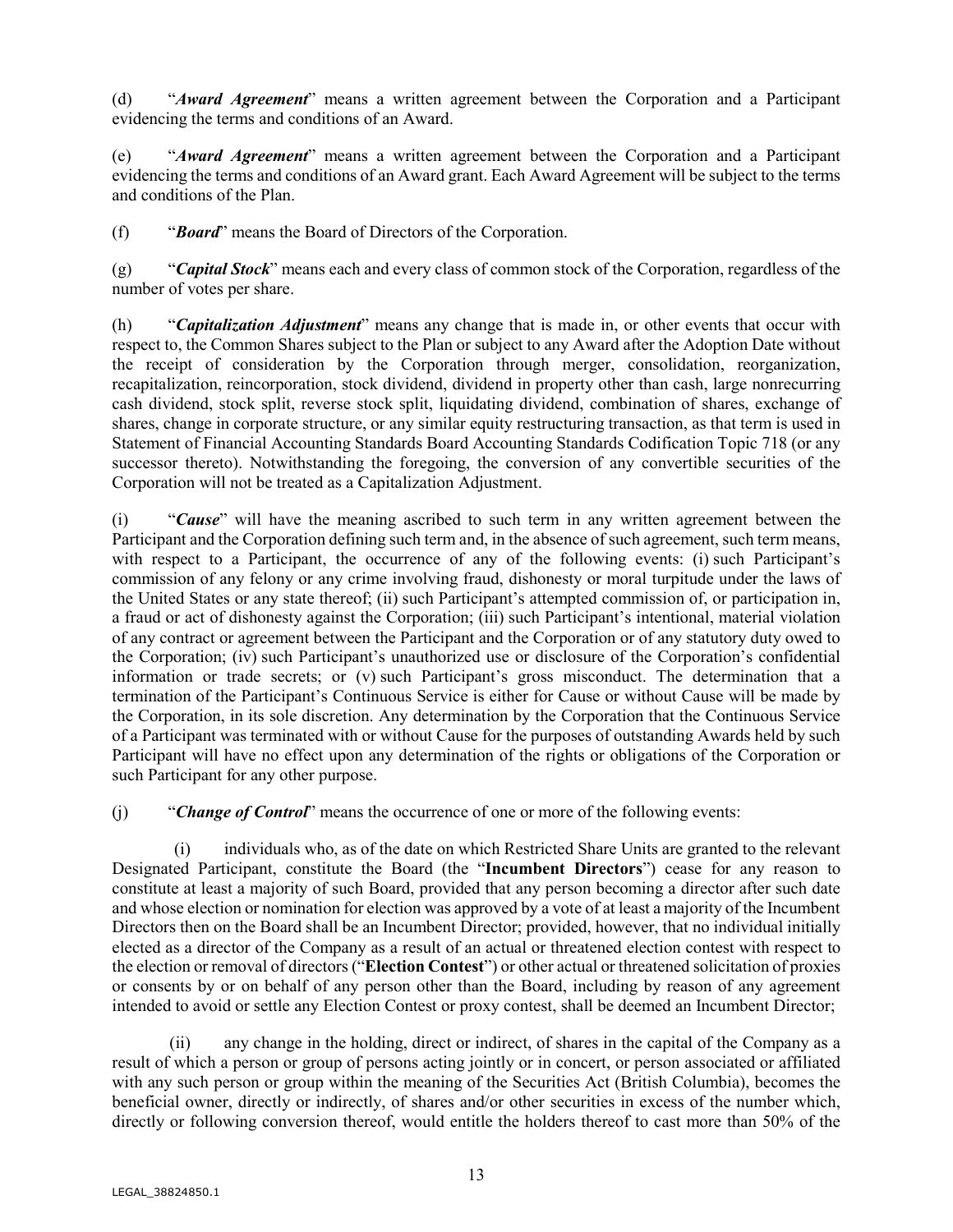votes attaching to all shares of the Company which may be cast to elect directors of the Company (the "**Company Voting Securities**"); provided, however, that the event described in this paragraph (ii) shall not be deemed to be a Change of Control by virtue of any of the following acquisitions of Company Voting Securities:

- A. by the Company or any subsidiary;
- B. by any employee benefit plan sponsored or maintained by the Company or any subsidiary;
- C. by any underwriter temporarily holding securities pursuant to an offering of such securities;
- D. pursuant to a Non-Qualifying Transaction (as defined in paragraph (ii); or

E. from the Company pursuant to a transaction (other than one described in paragraph (iii), if a majority of the Incumbent Directors approve a resolution providing expressly that the acquisition pursuant to this clause E shall not constitute a Change of Control under this paragraph (ii);

(iii) the consummation of a merger, consolidation, share exchange or similar form of corporate transaction involving the Company or any of its subsidiaries (a "**Business Combination**"), unless immediately following such Business Combination:

A. Company Voting Securities that were outstanding immediately prior to the consummation of such Business Combination (or, if applicable, securities into or for which such Company Voting Securities were converted or exchanged pursuant to such Business Combination) represent more than 50% of the combined voting power of the then outstanding securities eligible to vote for the election of directors or trustees ("**voting power**") of (1) the entity resulting from such Business Combination (the "**Surviving Entity**"), or (2) if applicable, the ultimate parent entity that directly or indirectly has beneficial ownership of 100% of the voting securities eligible to elect directors of the Surviving Entity (the "**Parent Entity**");

B. no person (other than any employee benefit plan sponsored or maintained by the Surviving Entity or the Parent Entity) is the beneficial owner, directly or indirectly, of 50% or more of the voting power of the Parent Entity (or, if there is no Parent Entity, the Surviving Entity); or

C. at least a majority of the members of the board of directors of the Parent Entity (or, if there is no Parent Entity, the Surviving Entity) were Incumbent Directors at the time of the Board's approval of the execution of the initial agreement providing for such Business Combination;

(any Business Combination which satisfies all of the criteria specified in A,B and C above shall be deemed to be a "**Non-Qualifying Transaction**");

(iv) the approval by the Board or shareholders of the Company of a complete liquidation or dissolution of the Company;

(v) a sale or other disposition of all or substantially all of the property or assets of the Company, other than to an affiliate within the meaning of the Securities Act (British Columbia) or pursuant to a Non-Qualifying Transaction; or

(k) "*Code*" means the Internal Revenue Code of 1986, as amended, including any applicable regulations and guidance thereunder.

(l) "*Committee*" means a committee of one or more Directors to whom authority has been delegated by the Board in accordance with Section 2(c).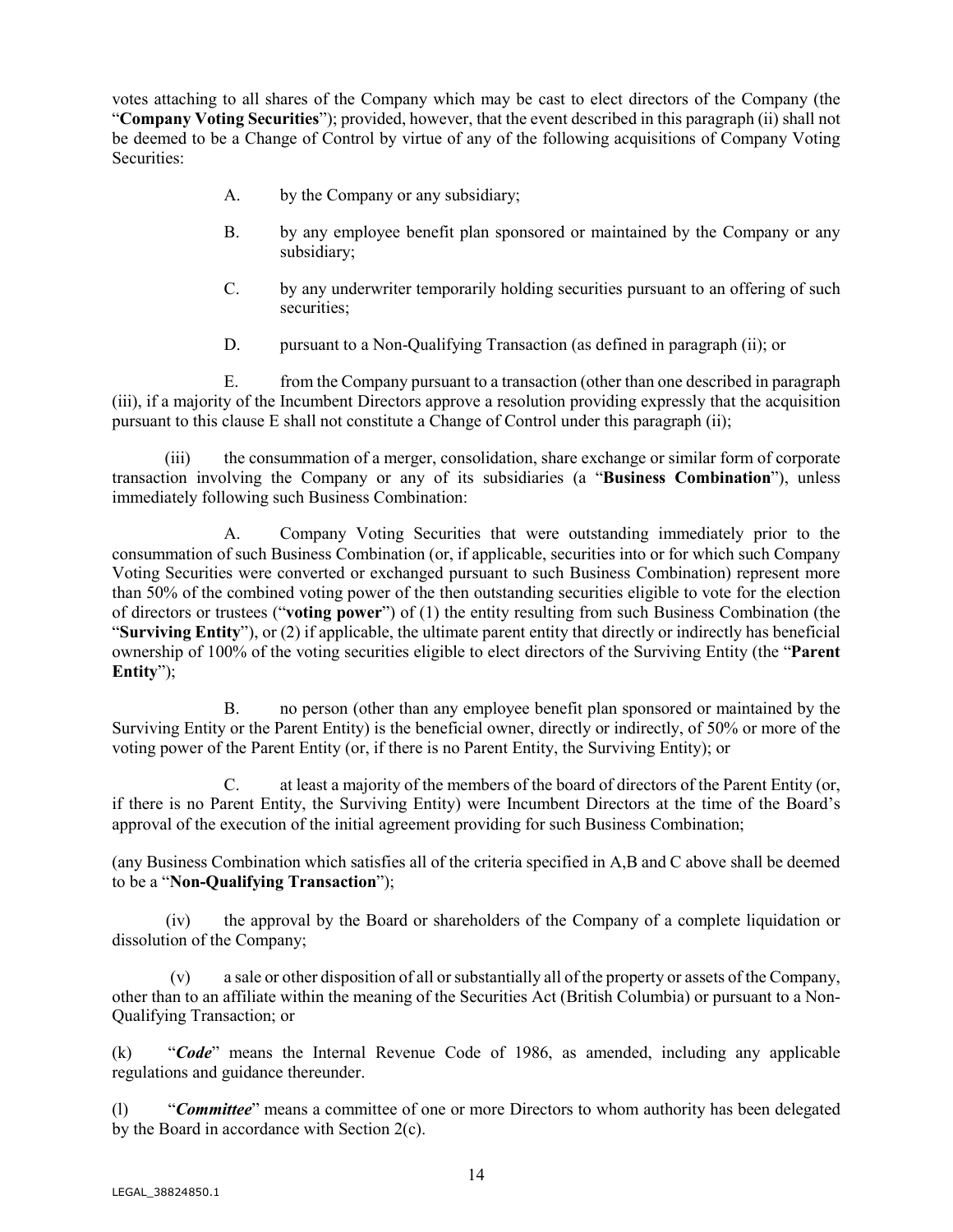(m) "*Common Shares*" means the class of Common Shares of the Corporation.

(n) "*Consultant*" means any person, including an advisor, who is engaged by the Corporation or an Affiliate to render consulting or advisory services pursuant to a written consulting agreement, and is compensated for such services. However, service solely as a Director, or payment of a fee for such service, will not cause a Director to be considered a "Consultant" for purposes of the Plan.

(o) "*Continuous Service*" means that the Participant's service with the Corporation or an Affiliate, whether as an Employee, Officer, Director or Consultant, is not interrupted or terminated. A change in the capacity in which the Participant renders service to the Corporation or an Affiliate as an Employee, Officer, Director or Consultant or a change in the Entity for which the Participant renders such service, provided that there is no interruption or termination of the Participant's service with the Corporation or an Affiliate, will not terminate a Participant's Continuous Service; *provided, however*, that if the Entity for which a Participant is rendering services ceases to qualify as an Affiliate, as determined by the Board in its sole discretion, such Participant's Continuous Service will be considered to have terminated on the date such Entity ceases to qualify as an Affiliate. To the extent permitted by law, the Board or the chief executive officer of the Corporation, in that party's sole discretion, may determine whether Continuous Service will be considered interrupted in the case of (i) any leave of absence approved by the Board or chief executive officer, including sick leave, military leave or any other personal leave, or (ii) transfers between the Corporation, an Affiliate, or their successors. In addition, to the extent required for exemption from or compliance with Section 409A of the Code, the determination of whether there has been a termination of Continuous Service will be made, and such term will be construed, in a manner that is consistent with the definition of "separation from service" as defined under Treasury Regulation Section 1.409A-1(h) (without regard to any alternative definition thereunder).

(p) "*Corporate Transaction*" means the consummation, in a single transaction or in a series of related transactions, of any one or more of the following events:

(i) a sale or other disposition of all or substantially all, as determined by the Board in its sole discretion, of the consolidated assets of the Corporation and its Subsidiaries;

(ii) a sale or other disposition of more than 50% of the outstanding securities of the Corporation;

(iii) a merger, consolidation or similar transaction following which the Corporation is not the surviving corporation; or

(iv) a merger, consolidation or similar transaction following which the Corporation is the surviving corporation but the Common Shares outstanding immediately preceding the merger, consolidation or similar transaction are converted or exchanged by virtue of the merger, consolidation or similar transaction into other property, whether in the form of securities, cash or otherwise.

(q) "*Corporation*" means Juva Life Inc., a British Columbia business corporation.

(r) "*Director*" means a member of the Board.

(s) "*Disability*" means, with respect to a Participant, the inability of such Participant to engage in any substantial gainful activity by reason of any medically determinable physical or mental impairment that can be expected to result in death or that has lasted or can be expected to last for a continuous period of not less than twelve (12) months, and will be determined by the Board on the basis of such medical evidence as the Board deems reasonable under the circumstances.

(t) "*Effective Date*" means the effective date of this Plan, which is the earlier of (i) the date that this Plan is first approved by the Corporation's shareholders, and (ii) the date this Plan is adopted by the Board.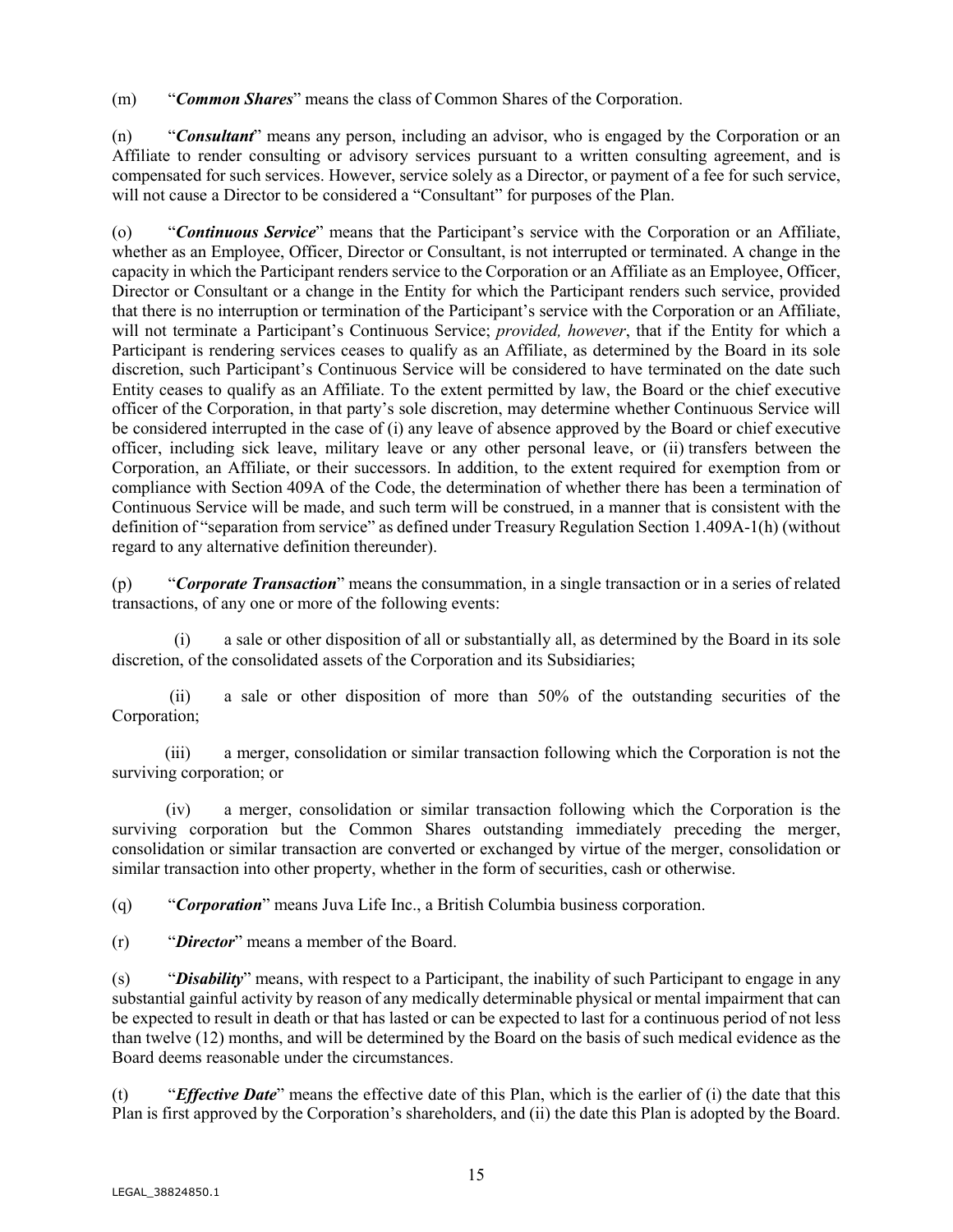- (u) "*Employee*" means any person employed by the Corporation or an Affiliate.
- (v) "*Entity*" means a corporation, partnership, limited liability company or other entity.
- (w) "*Market Value*" means,
	- (i) as of the date of grant of an Award, the value of the Common Shares determined as follows:

A. If the Common Shares are listed on the Stock Exchange or traded on any other established market, the Market Value of a Common Share will be, unless otherwise determined by the Board, the greater of the closing market prices of the underlying securities on (a) the trading day prior to the date of grant of the Award; and (b) the date of grant of the stock options, and

B. In the absence of such markets for the Common Shares, the Market Value will be determined by the Board in good faith and in a manner that complies with Section 409A of the Code or, in the case of Incentive Stock Options, in compliance with Section 422 of the Code; and

(ii) as of any other relevant date, the value of the Common Shares determined as follows:

A. If the Common Shares are listed on the Stock Exchange or traded on any other established market, the Market Value of a Common Share will be, unless otherwise determined by the Board, the closing market price of the underlying securities on the trading day prior to such relevant date, and

B. In the absence of such markets for the Common Shares, the Market Value will be determined by the Board in good faith and in a manner that complies with Section 409A of the Code or, in the case of Incentive Stock Options, in compliance with Section 422 of the Code.

(x) "*Incentive Stock Option*" means an option granted pursuant to Section 5 of the Plan that is intended to be, and that qualifies as, an "incentive stock option" within the meaning of Section 422 of the Code.

(y) "*Insider*" has the meaning given to such term in the Stock Exchange Rules, or if the Common Shares are not listed or posted for trading on the Stock Exchange, the meaning given under Securities Laws.

(z) "*Non-Incentive Stock Option*" means an option granted pursuant to Section 5 of the Plan that does not qualify as an Incentive Stock Option, including an Incentive Stock Option granted to a person not subject to taxation on income under the laws of the United States.

(aa) "*Officer*" means a person who is an officer of the Corporation within the meaning of the Act.

(bb) "*Option*" means an Incentive Stock Option or a Non-Incentive Stock Option to purchase Common Shares granted pursuant to the Plan.

(cc) "*Option Agreement*" means a written agreement between the Corporation and an Optionholder evidencing the terms and conditions of an Option grant. Each Option Agreement will be subject to the terms and conditions of the Plan.

(dd) "*Optionholder*" means a person to whom an Option is granted pursuant to the Plan or, if applicable, such other person who holds an outstanding Option.

(ee) "*Other Award*" means an award based in whole or in part by reference to the Common Shares which is granted pursuant to the terms and conditions of Section  $6(c)$ .